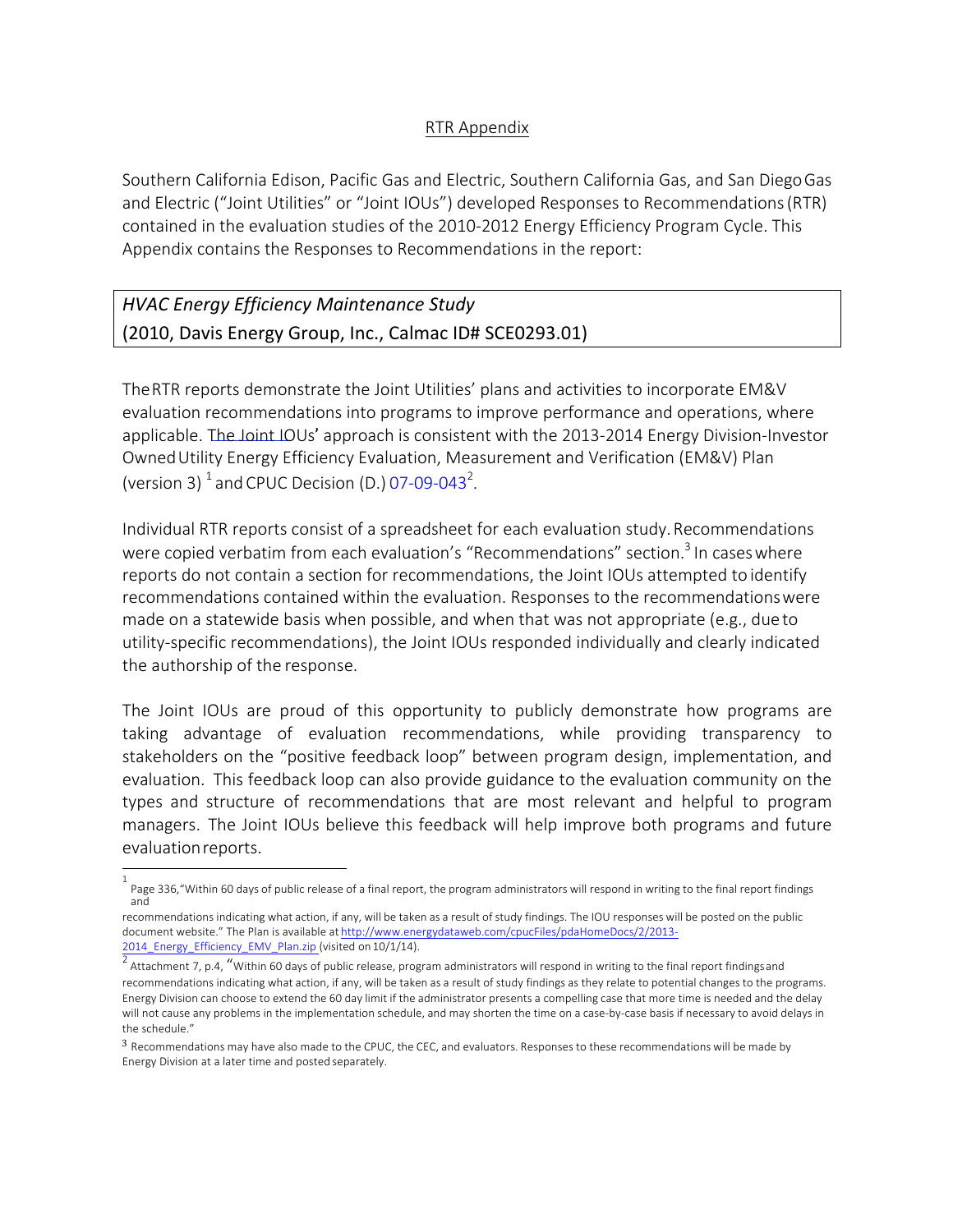#### **EM&V Impact, Process, Market Assessment Study Recommendations**

## **Study Title: HVAC Energy Efficiency Maintenance Study (SCE0293.01); Published December 29, 2010**

**Program: Commercial HVAC Quality Maintenance Program**

**Author: Energy Group & Team**

|                |      |                                                                                                                                                                                                                                                                                                                                                                                                                                       |                                                                                                                                                                                |                           | <b>Disposition</b>     |                                                                                                                                                                                                                                                                                                                                                                                                                                                                                                                                                                                                                                                                                                                                                                                                                                                                                                                                                                                                                                                                                                                                                                                                                                                                                                                                                                                                                                                                                                                                                                                                                                                                                                                                                                                                                                                                                                                                                                                                                                                                                                                                                                                                                                                                                                                                                                                                                                                                                                                                                          |
|----------------|------|---------------------------------------------------------------------------------------------------------------------------------------------------------------------------------------------------------------------------------------------------------------------------------------------------------------------------------------------------------------------------------------------------------------------------------------|--------------------------------------------------------------------------------------------------------------------------------------------------------------------------------|---------------------------|------------------------|----------------------------------------------------------------------------------------------------------------------------------------------------------------------------------------------------------------------------------------------------------------------------------------------------------------------------------------------------------------------------------------------------------------------------------------------------------------------------------------------------------------------------------------------------------------------------------------------------------------------------------------------------------------------------------------------------------------------------------------------------------------------------------------------------------------------------------------------------------------------------------------------------------------------------------------------------------------------------------------------------------------------------------------------------------------------------------------------------------------------------------------------------------------------------------------------------------------------------------------------------------------------------------------------------------------------------------------------------------------------------------------------------------------------------------------------------------------------------------------------------------------------------------------------------------------------------------------------------------------------------------------------------------------------------------------------------------------------------------------------------------------------------------------------------------------------------------------------------------------------------------------------------------------------------------------------------------------------------------------------------------------------------------------------------------------------------------------------------------------------------------------------------------------------------------------------------------------------------------------------------------------------------------------------------------------------------------------------------------------------------------------------------------------------------------------------------------------------------------------------------------------------------------------------------------|
| Item           |      |                                                                                                                                                                                                                                                                                                                                                                                                                                       |                                                                                                                                                                                | <b>Recommenda</b><br>tion | (Accept,<br>Reject, or | <b>Disposition Notes</b>                                                                                                                                                                                                                                                                                                                                                                                                                                                                                                                                                                                                                                                                                                                                                                                                                                                                                                                                                                                                                                                                                                                                                                                                                                                                                                                                                                                                                                                                                                                                                                                                                                                                                                                                                                                                                                                                                                                                                                                                                                                                                                                                                                                                                                                                                                                                                                                                                                                                                                                                 |
| #              | Page | <b>Findings</b>                                                                                                                                                                                                                                                                                                                                                                                                                       | <b>Best Practice / Recommendations</b>                                                                                                                                         | <b>Recipient</b>          | Other)                 | (e.g. Description of Specific Program Change or Reason for Rejection or Under Further Review)                                                                                                                                                                                                                                                                                                                                                                                                                                                                                                                                                                                                                                                                                                                                                                                                                                                                                                                                                                                                                                                                                                                                                                                                                                                                                                                                                                                                                                                                                                                                                                                                                                                                                                                                                                                                                                                                                                                                                                                                                                                                                                                                                                                                                                                                                                                                                                                                                                                            |
|                |      |                                                                                                                                                                                                                                                                                                                                                                                                                                       |                                                                                                                                                                                |                           |                        |                                                                                                                                                                                                                                                                                                                                                                                                                                                                                                                                                                                                                                                                                                                                                                                                                                                                                                                                                                                                                                                                                                                                                                                                                                                                                                                                                                                                                                                                                                                                                                                                                                                                                                                                                                                                                                                                                                                                                                                                                                                                                                                                                                                                                                                                                                                                                                                                                                                                                                                                                          |
| 1              |      | E-1 - E-2; 69 Uncertainties are inherent in programs such as these<br>and are not well accounted for. There are many<br>interrelated sources of uncertainty, including<br>measurement errors, uncertainties in predicting humar<br>behavior, and the compounding effect of performing<br>calculations on imperfect data. It is impossible to<br>eliminate all sources of uncertainty, but they should be<br>mitigated where possible. | A good understanding of uncertainties by program designers,<br>contractors, and technicians is important.                                                                      | All IOUs                  | Other                  | This recommendation lacks specifics, however, the following are the IOU's general response to current<br>activities:<br>a.) There are currently several studies underway to understand the uncertainties faced by contractors and<br>technicians including ED-led HVAC Studies, HVAC-4 HVAC Deemed Measures and HVAC-2 Quality Installation<br>b.) A high level of uncertainty was accounted for in ex-ante savings estimates, but the 2010-2012 WO32 EM&V<br>study suggests that uncertainty may be even higher than estimated, and includes the potential for negative<br>savings. The study calls for programs to account for these negative savings, but this would have a detrimental<br>effect to program cost effectiveness, which is already low. A better approach would be to modify program<br>policies to largely prevent the potential for negative savings. For example, the WO32 EM&V study identifies the<br>issue that technicians are increasing minimum ventilation as part of their efforts to repair and adjust<br>economizers. It also indicates that economizer leakage alone may satisfy ventilation requirements, and that<br>technicians use rules of thumb to set ventilation positions. A requirement that ventilation position may not be<br>adjusted unless requirements are calculated and measured ventilation is found to be low would drastically<br>reduce instances of technicians increasing ventilation unnecessarily. In addition, integration with computerized<br>diagnostic tools with sensor inputs and providing Fault Detection and Diagnostics can assist with measurement<br>error. The effect of measurement uncertainty should be investigated further through field testing of treated<br>units in order to validate the theory that contractors stop at the worst allowable installation and do not aim at<br>attaining target values. Contractors should be encouraged to shoot for the target instead of 5 degrees of<br>superheat or 3 degree of sub-cooling.<br>c.) For SDG&E, program implemented requirements in 2010 that superheat and sub-cooling tolerances both<br>must be met for TxV and Fixed metering devices. The frequency of field side by side observations increased in<br>2011 to include multiple rooftop training and observation meetings upon initial technician training and quarterly<br>evaluations thereafter. These address uncertainties in technician delivery, skill and may reveal sources of<br>measurement error or order-of-operations that may affect delivery. |
| $\overline{2}$ |      | successful, but their design and structure could be<br>mproved;                                                                                                                                                                                                                                                                                                                                                                       | E-2; 69-70 Quality maintenance programs have the potential to be Additional screening and more sophisticated diagnostic/servicing<br>approaches would benefit future programs. | All IOUs                  | Accept                 | The IOUs agree that addition and/or improving screening and diagnostics would benefit programs.<br>a.) Standard 180 Maintenance task requirements, adopted since 2010, promotes comprehensive HVAC<br>screening and diagnostics. In addition to the diagnostic and screening improvements over the past few years,<br>the IOUs programs are being revamped and are looking at all available research to determine the best screening<br>and diagnostic/servicing approaches.<br>b.) Regarding diagnostics, the QM programs have continually improved diagnostics from 2010 through 2013. A<br>Purdue evaluation of FDD protocols suggests further improvements are possible by continuing to improve FDD<br>algorithms and accepting additional high-performing FDD tools into the program.<br>c.) Regarding screening it would be beneficial to introduce tools to help participants decide between Early<br>Retirement, tune-ups and Quality Maintenance, and Advanced Retrofit Add-On Measures. The programs could<br>leverage the decision tree tools that the DOE has developed for the Advanced RTU Campaign to fill this need.<br>WHPA has undertaken a project of providing guidance to technicians seeking to implement the standard on<br>RTUs with Economizers.                                                                                                                                                                                                                                                                                                                                                                                                                                                                                                                                                                                                                                                                                                                                                                                                                                                                                                                                                                                                                                                                                                                                                                                                                                                                               |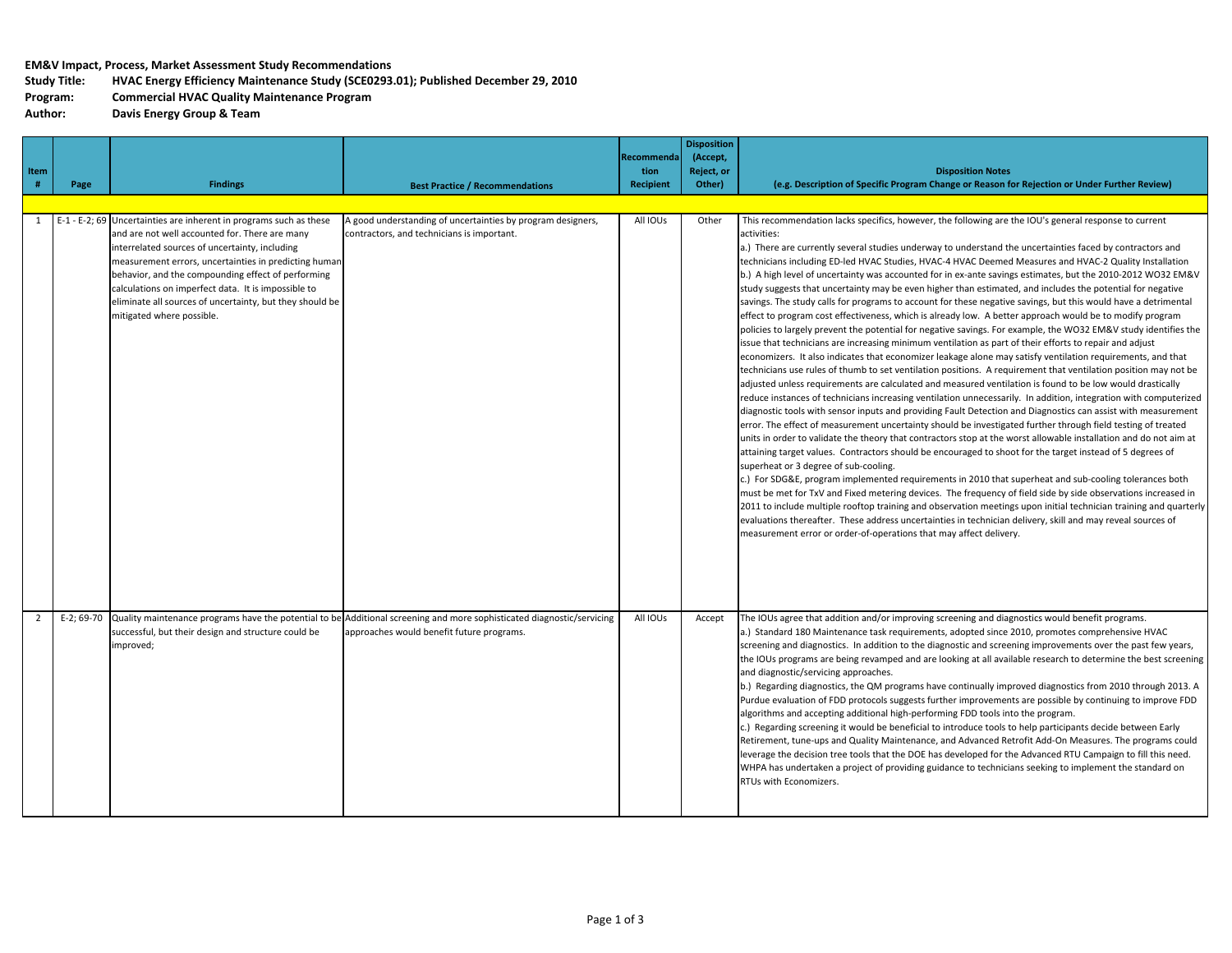#### **EM&V Impact, Process, Market Assessment Study Recommendations**

# **Study Title: HVAC Energy Efficiency Maintenance Study (SCE0293.01); Published December 29, 2010**

**Program: Commercial HVAC Quality Maintenance Program**

**Author: Energy Group & Team**

| Item<br>#               | Page      | <b>Findings</b>                                                                                                                                                                                                                                                                                                                                                                  | <b>Best Practice / Recommendations</b>                                                                                                                                                                                                                                                                                                 | Recommenda<br>tion<br><b>Recipient</b> | <b>Disposition</b><br>(Accept,<br>Reject, or<br>Other) | <b>Disposition Notes</b><br>(e.g. Description of Specific Program Change or Reason for Rejection or Under Further Review)                                                                                                                                                                                                                                                                                                                                                                                                                                                                                                                                                                                                                                                                                                                                                                                                                                                                                                                                                                                                                                                                                                                                                                                                                                                                                                                                                                                                                                                                                                                                                                                                                              |
|-------------------------|-----------|----------------------------------------------------------------------------------------------------------------------------------------------------------------------------------------------------------------------------------------------------------------------------------------------------------------------------------------------------------------------------------|----------------------------------------------------------------------------------------------------------------------------------------------------------------------------------------------------------------------------------------------------------------------------------------------------------------------------------------|----------------------------------------|--------------------------------------------------------|--------------------------------------------------------------------------------------------------------------------------------------------------------------------------------------------------------------------------------------------------------------------------------------------------------------------------------------------------------------------------------------------------------------------------------------------------------------------------------------------------------------------------------------------------------------------------------------------------------------------------------------------------------------------------------------------------------------------------------------------------------------------------------------------------------------------------------------------------------------------------------------------------------------------------------------------------------------------------------------------------------------------------------------------------------------------------------------------------------------------------------------------------------------------------------------------------------------------------------------------------------------------------------------------------------------------------------------------------------------------------------------------------------------------------------------------------------------------------------------------------------------------------------------------------------------------------------------------------------------------------------------------------------------------------------------------------------------------------------------------------------|
| $\overline{\mathbf{3}}$ | $E-2; 70$ | Human factors are significant but are poorly<br>understood. The behavior, motivations, preparation,<br>and constraints on technicians, owners, tenants,<br>contractors, and EM&V specialists can make or break a<br>program.                                                                                                                                                     | This is an area that has been overlooked in the field of behavioral<br>research, and a better understanding of why people do what they<br>do is critical;                                                                                                                                                                              | All IOUs                               | Accept                                                 | While the Programs do not have the funding to perform this specific type of in-depth research, the IOUs strongly<br>support continued research in this area and will continue to work with EM&V specialists to continuously<br>improve participation, training, and savings based on a better understanding of contractor, employer, and<br>building owner motivations. There are currently two IOU studies (CA HVAC QI/QM Customer Decision-Making<br>Study and the California HVAC Contractor & Technician Behavior Study, Phase II) underway to understand the<br>behavior, motivations, preparation, and constraints on technicians, owners, tenants and contractors. The IOUs<br>anticipate that the studies' results, in addition to studies that provide insight on marketing to homeowners, and<br>suggested process approaches will improve contractor participation and homeowner education.                                                                                                                                                                                                                                                                                                                                                                                                                                                                                                                                                                                                                                                                                                                                                                                                                                                 |
| $\Delta$                | $E-2; 70$ | Measurement and verification processes must be<br>improved. One-time field EER measurements appear to<br>be of marginal value since uncertainties can approach<br>±20%. Even with high-quality, time-series EER<br>measurements, there is uncertainty in simulating the<br>annual kWh savings, in part due to behavioral factors<br>affecting occupancy and thermostat patterns. | EM&V processes and instrumentation need to be improved and<br>integrated with program delivery, quality control and reporting;<br>Longer term, broadly implemented pre- and post measurements<br>of kWh consumption would reduce uncertainty, and could be<br>implemented using utility smart meters and/or web based sub<br>metering. | All IOUs                               | Accept                                                 | The IOUs do not conduct the impact evaluation for these programs but support broadly implemented pre-post<br>whole building and/or submetering, such as measuring savings using the full-systems approach rather than<br>measure-by-measure. One-time EER field testing and limited post-inspections may not yield representative or<br>accurate results. Potential metering of systems through smart meters could provide a continuous process to<br>determine the effect of aging on systems. Improving our understanding of system wear and tear will lead to<br>improved savings and program delivery. The IOUs agree that EM&V should be more integrated with program<br>delivery and seek greater collaboration with Energy Division.                                                                                                                                                                                                                                                                                                                                                                                                                                                                                                                                                                                                                                                                                                                                                                                                                                                                                                                                                                                                            |
| -5                      | E2-E3; 70 | Over the long term, achieving large energy savings<br>might be possible with replacement of existing systems<br>and integration with whole-building energy efficiency<br>measures.                                                                                                                                                                                               | Intuitively, the whole-building approach to energy efficiency<br>should be much more effective than implementing energy<br>efficiency measures in a piecemeal fashion, with the potential to<br>achieve savings of over 50%.                                                                                                           | All IOUs                               | Other                                                  | While the IOUs are revamping their HVAC maintenance programs and will consider adding whole-building<br>energy efficiency measures, it should be noted that comprehensive approaches that involve building shell, HVAC<br>system downsizing, and whole-building approaches only offer the potential to achieve greater savings per<br>building. The barriers are higher program administrative costs, higher customer costs (in both time and<br>resources), and current Regulatory policies that work at cross-purposes to this goal.<br>This approach is more much more capital intensive for program participants which will restrict the market<br>potential. In some cases, it is more effective to aim for smaller, incremental savings across a larger number of<br>buildings. Reaching vast numbers of customers and servicing millions of HVAC systems may be more effectively<br>achieved by removing participation barriers associated with more costly whole-building approaches. One-stop<br>and low-cost maintenance programs fill an important niche in delivering immediate and widespread HVAC<br>savings.<br>For RQI, the integrated approach can be effective when combined with a strong HVAC support system, including<br>training, QC, and QA. However, RQI and EUC: Home Upgrade currently work at cross-purposes, with both<br>programs competing for the same HVAC jobs. Home Upgrade currently provides higher incentive for lower<br>quality work (without requiring or QC'ing on manual J, for example). The support provided through efficiency<br>programs needs to balance the needs of individual sectors such as HVAC systems, with training and hand-offs to<br>other market actors, for programs like Home Upgrade. |